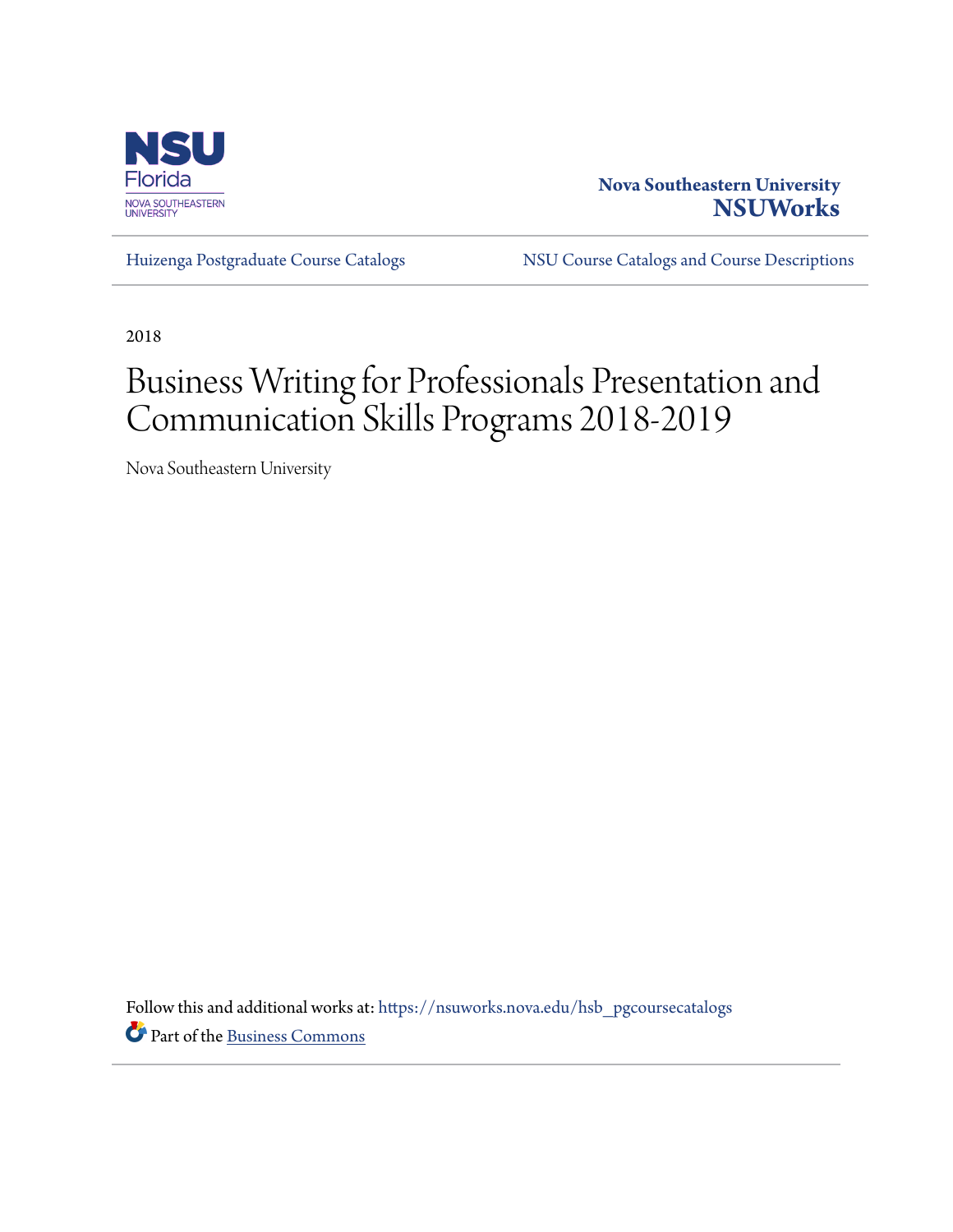## **PRESENTATION AND COMMUNICATION SKILLS PROGRAMS 2018-2019**

## **Business Writing For Professionals**

1 Full Day | .6 CEUs



Nova Southeastern University is registered with the National Association of State Boards of Accountancy (NASBA) as a sponsor of continuing professional education on the National Registry of CPE Sponsors. State boards of accountancy have final authority on the acceptance of individual courses for CPE credit. Complaints regarding registered sponsors may be submitted to the National Registry of CPE Sponsors through its website: [www.learningmarket.org.](http://www.learningmarket.org/)

Are you swamped with e-mail and correspondence? Would you like to streamline your writing, get to the point, but still maintain courtesy and professionalism? Do you often wonder if you are using correct grammar and punctuation?

In this course, you will discover how to structure sentences that are not only correct, but also impressive, powerful, and efficient. You will also learn proofreading techniques to safeguard your work from careless errors. Learning these skills will save you time and money by avoiding misinterpretations, numerous edits, and re-work.

## **Program Description**

Topics covered in the program include:

- $\sim$  The importance of effective business writing
- $\sim$  Improving your writing style by:
	- Identifying your target audience and customizing your message for that audience
	- Writing clearly and concisely
	- Eliminating redundancy
	- Using the active voice
	- Creating simple and forceful sentences
	- Understanding commonly misused words
- $\sim$  Choose an appropriate tone for your correspondence
- $\sim$  Write business correspondence with clear purpose statements, action statements, and a logical sequence
- $\sim$  Use proper e-mail etiquette and style
- Understand correct use of punctuation marks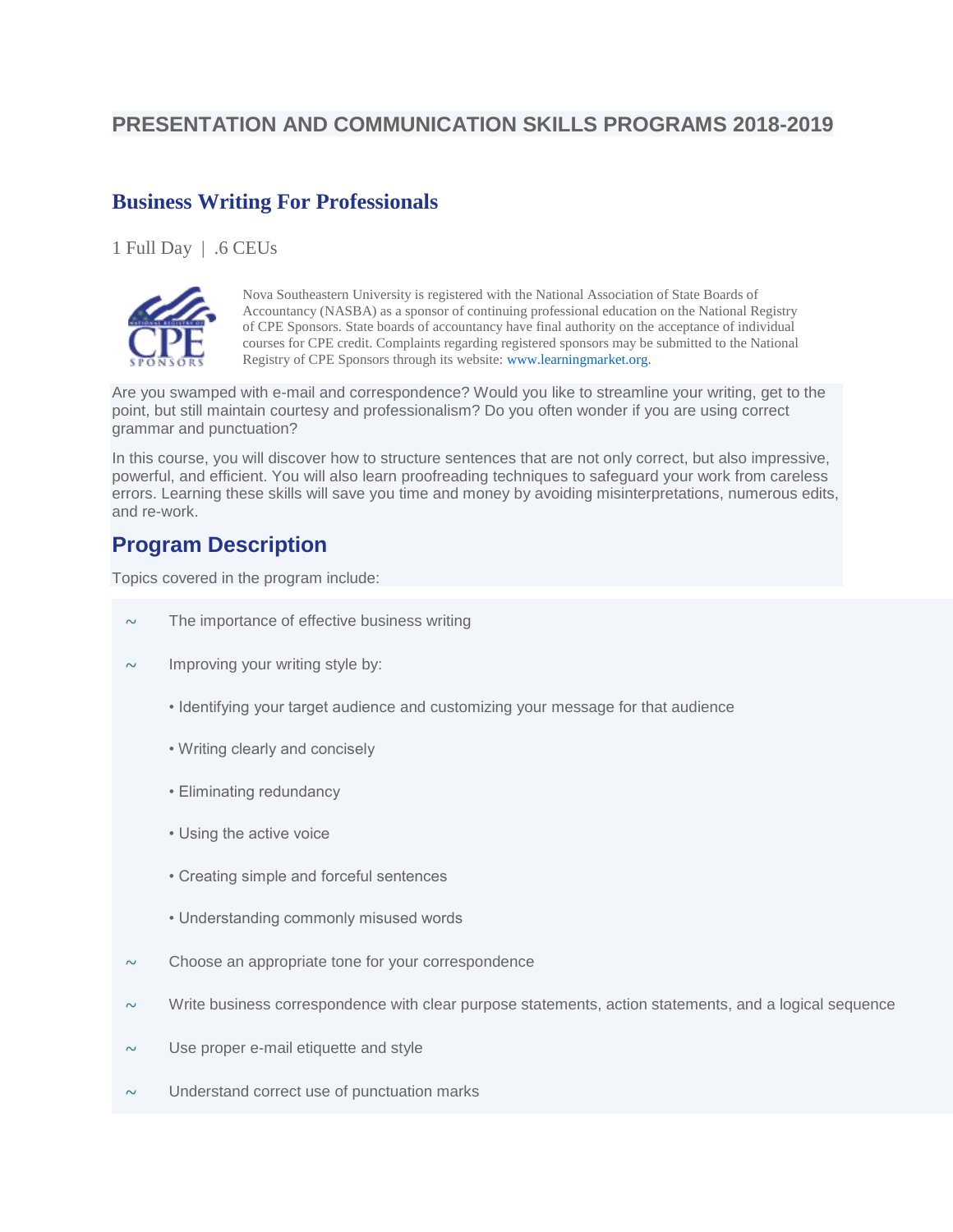- $\sim$  Identify major parts and structure of sentences
- $\sim$  Tips and techniques for faster, more powerful writing
- $\sim$  Techniques to proofread more effectively

#### **Learning Outcomes**

Participants will:

- $\sim$  Discuss tips and strategies to professionalize written organizational communication
- $\sim$  Review effective strategies and techniques for written communication in 21st century organizations
- Describe 'quick tricks' to increase effectiveness in e-mail correspondence
- $\sim$  Engage in hands-on, collaborative writing practice with memos and email communications

#### **Audience**

This program is designed for employees and managers throughout the organization.

## **Delivery**

Any of the executive education programs offered by the Hudson Center of Entrepreneurship and Executive Education (HCEEE) can be delivered to your organization at your location Please [contact us](https://www.business.nova.edu/execed/professional-development/business-writing-workshop.html#contact) for more information.

## **Program Fee**

Program fee varies based on the size of your group and includes tuition, instructional materials and lunch. Please [contact us](https://www.business.nova.edu/execed/professional-development/business-writing-workshop.html#contact) for more information.

#### **Instructor**

#### **Monica Starke,** Ed.D.

Dr. Monica Starke is a Training Specialist and Consultant in the United States and the Caribbean; she specializes in Leadership, Organizational, and Individual Development. She has been working as an adjunct professor with Nova Southeastern University in the department of Organizational Leadership for over twelve years and facilitates doctoral-level courses live and online, as an international instructor. Dr. Starke serves as an organizational and professional development consultant for law firms and other organizations in the United States and in the Caribbean.

Dr. Starke has over fifteen years of experience in the field of adult education and training working with individuals and groups. She has worked with many diverse groups and specializes in seminars that promote teamwork, effective leadership, interpersonal communication, and effective self-management. She also has extensive expertise and experience in conflict resolution, business-writing and diversity education and has also worked in these areas with individuals, departments, and corporations. She holds a Bachelor's degree in Communication and Psychology from the University of Miami; a Master's degree in Counselor Education from Florida International University; and, she obtained her Doctorate from Nova Southeastern University in Adult Education with a specialization in Training.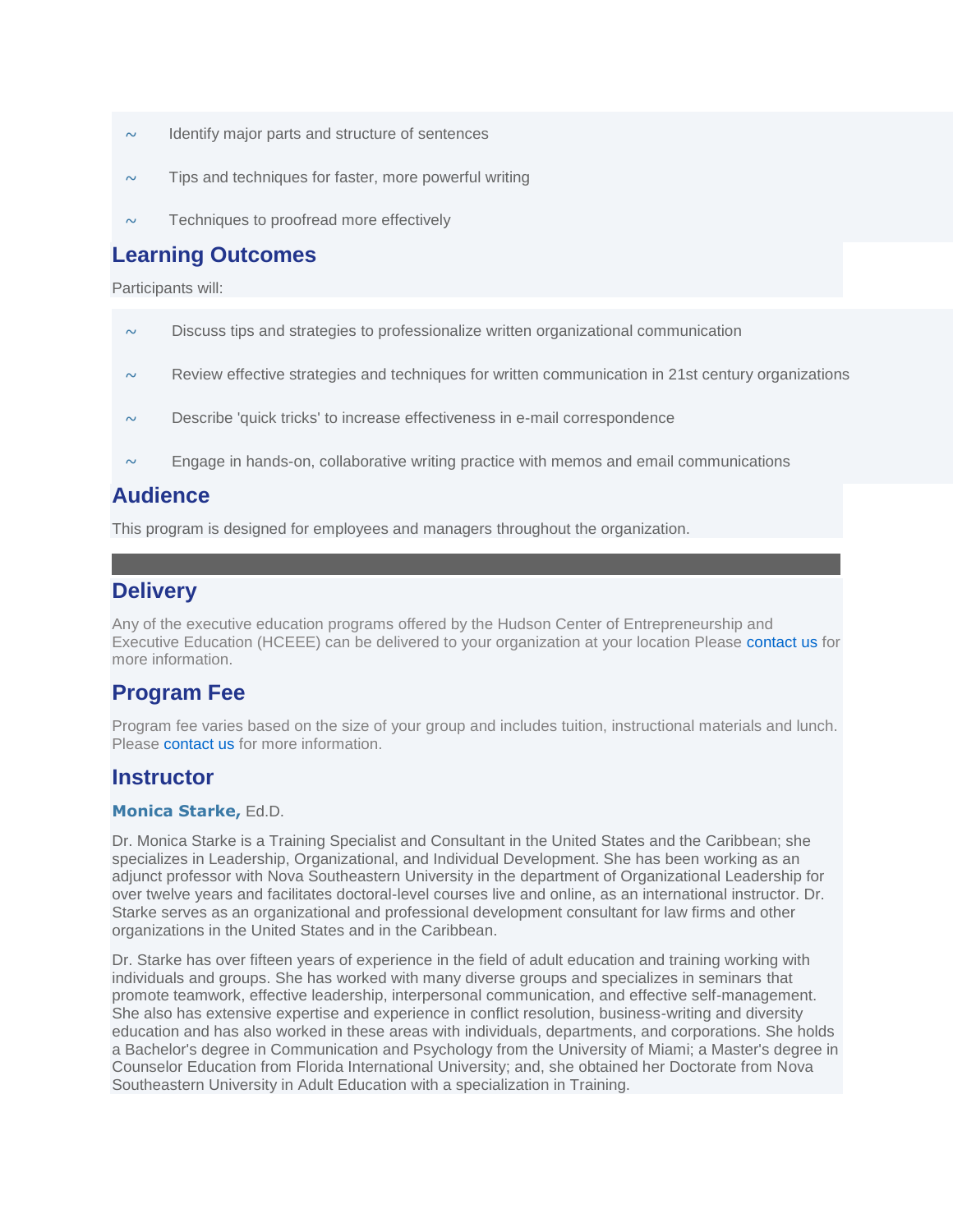## **Comments from Past Participants**

*"The material is relevant. I appreciated every second."* Haydee Jimenez, Assistant Operations Manager | **Taplin, Canida & Habacht**

*"Good class to cover business writing for all levels."* Jeff McNally, Purchasing Manager | **Independent Purchasing Cooperative**

*"Excellent program! Would definitely recommend this course to other business professionals."* Jessica Ramey, Operations Manager | **MediaWhiz**

*"Full of useful and practical tool for everyday working."* Yvonne Barrett, Customer Account Representative | **Airbus**

#### **Course Customization**

Using core programs, we can customize the material to fit your corporate training needs. With our extensive resources and program facilitators, we will design a program that is **tailored to fit your specified objectives and requirements**.

## **Contact Information**

For additional program information, please contact us at:

Hudson Center of Entrepreneurship and Executive Education H. Wayne Huizenga College of Business and Entrepreneurship Nova Southeastern University 3301 College Avenue, Carl DeSantis Building, Suite 2088 Fort Lauderdale-Davie, FL 33314 Tel: [954.262.5119](tel:19542625137) Toll Free: [800.672.7223,](tel:18006727223) ext. 25119 Fax: 954.262.3188 E-mail: **[execed@nova.edu](mailto:execed@nova.edu)**

Want more information about this program or any of our course offerings? Fill out the form below and an executive education enrollment counselor will respond to your message within the next 24-48 hours. Thank you for your interest in the executive education programs from NSU's Huizenga College of Business!

## **Creating "Win-Win" Interpersonal Communication Skills**

1 Full Day

Technology is wonderful, but due to the over-reliance on texting, e-mail, and social media, many have forgotten—or never learned!—the art of face-to-face, live conversation. In the workplace, interpersonal communication is still needed for nailing interviews, making proposals to upper management and clients, presenting at conferences, and working on teams.

## **Learning Outcomes**

This workshop will help participants to: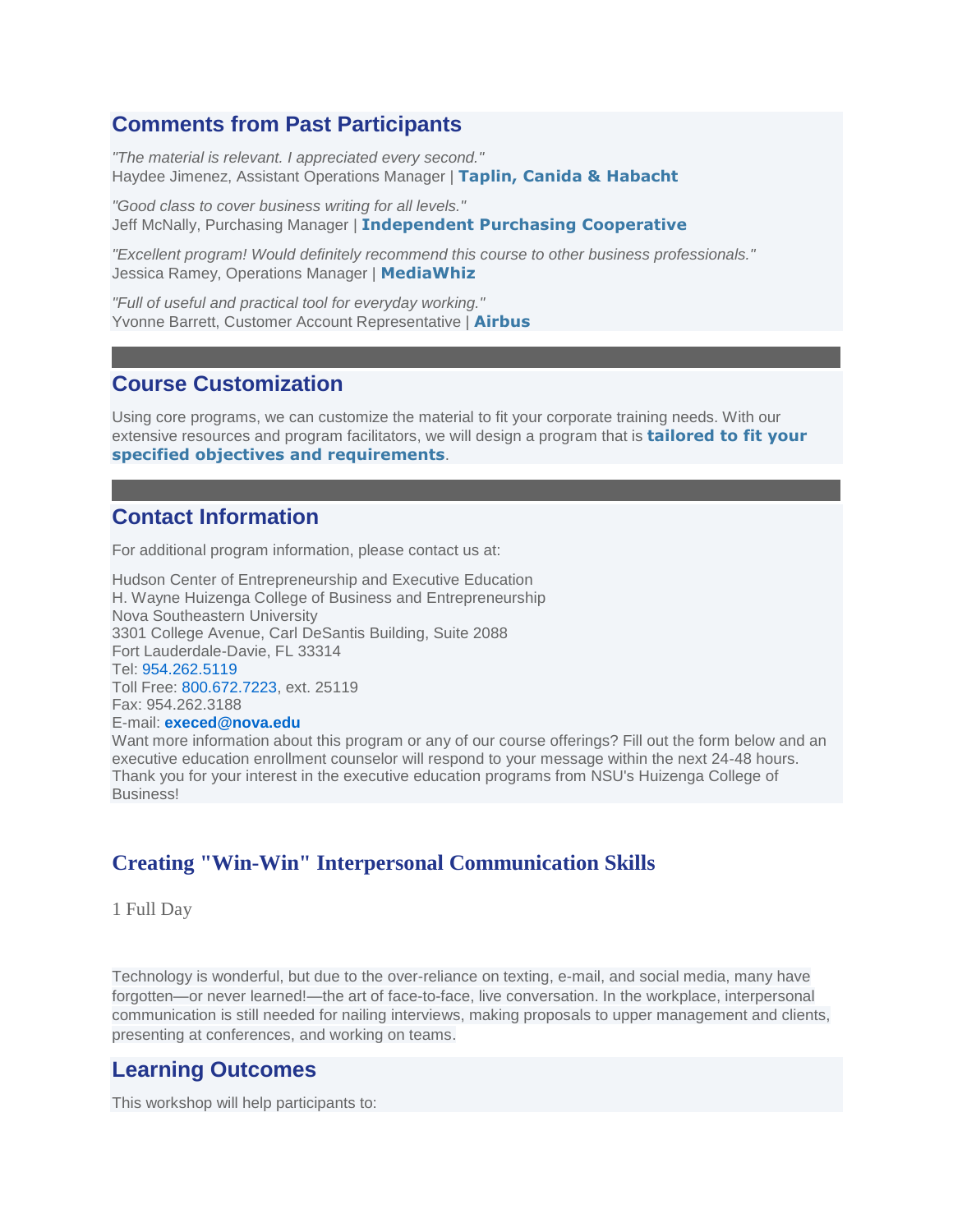- Identify and overcome barriers to communication
- Develop self-awareness
- Understand the ways that verbal and non-verbal behaviors may influence perception
- Become active listeners
- Improve relations with co-workers, support staff, and superiors
- Reduce misunderstandings and work cooperatively with others

#### **Audience**

This course is designed for executives, leaders, managers, supervisors, business owners, employees, or any person that wants to become a better communicator.

## **Delivery**

Any of the executive education programs offered by the Hudson Center of Entrepreneurship and Executive Education (HCEEE) can be delivered to your organization at your location Please [contact us](https://www.business.nova.edu/execed/professional-development/interpersonal-communication-skills.html#contact) for more information.

## **Program Fee**

Program fee varies based on the size of your group and includes tuition, instructional materials and lunch. Please [contact us](https://www.business.nova.edu/execed/professional-development/interpersonal-communication-skills.html#contact) for more information.

## **Instructor**

**Marsha Freedman**, Adjunct Instructor, Nova Southeastern University

Ms. Marsha Freedman is a presentation skills seminar leader, trainer, coach and speaker. She works with professionals to improve their confidence levels and effectiveness as public speakers and has conducted over 100 public speaking workshops here at Executive Education. Marsha is an adjunct public speaking instructor at several schools in South Florida and is the author of the workbook, *Breaking Your Fear of Public Speaking!* Marsha has been a longtime board member of the Florida Speakers Association, a chapter of the National Speakers Association and a member of the Association of Talent Development (ATD). She served as an area governor for Toastmasters International. Ms. Freedman holds a bachelor's degree in Education and a master's degree in Mass Communication.

## **Course Customization**

Using core programs, we can customize the material to fit your corporate training needs. With our extensive resources and program facilitators, we will design a program that is **tailored to fit your specified objectives and requirements**.

## **Contact Information**

For additional program information, please contact us at:

Hudson Center of Entrepreneurship and Executive Education H. Wayne Huizenga College of Business and Entrepreneurship Nova Southeastern University 3301 College Avenue, Carl DeSantis Building, Suite 2088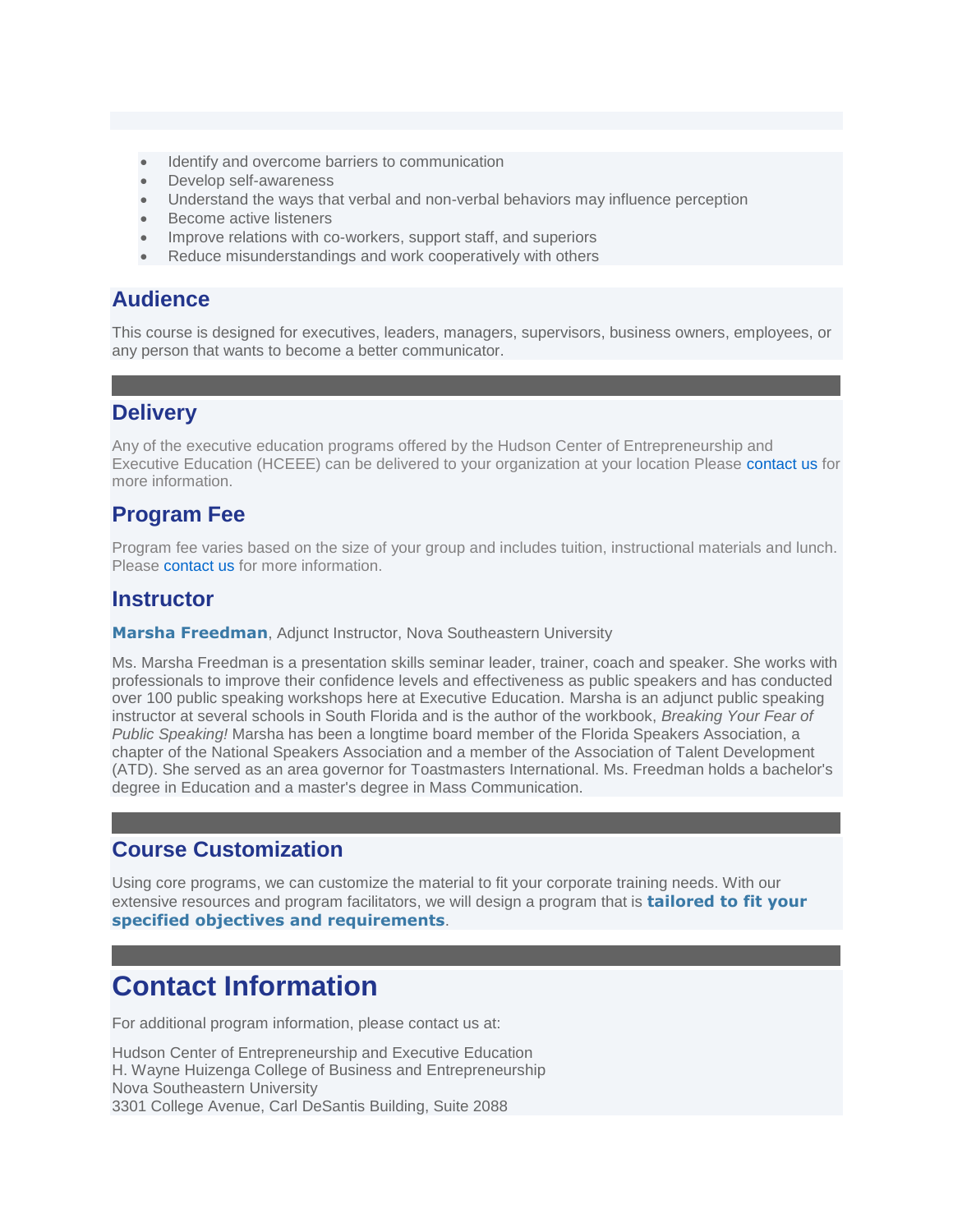Fort Lauderdale-Davie, FL 33314 Tel: [954.262.5119](tel:19542625137) Toll Free: [800.672.7223,](tel:18006727223) ext. 25119 Fax: 954.262.3188 E-mail: **[execed@nova.edu](mailto:execed@nova.edu)**

Want more information about this program or any of our course offerings? Fill out the form below and an executive education enrollment counselor will respond to your message within the next 24-48 hours. Thank you for your interest in the executive education programs from NSU's Huizenga College of Business!

## **Dynamic Communication & Interpersonal Skills**

1 Full Day | .6 CEUs



Nova Southeastern University is registered with the National Association of State Boards of Accountancy (NASBA) as a sponsor of continuing professional education on the National Registry of CPE Sponsors. State boards of accountancy have final authority on the acceptance of individual courses for CPE credit. Complaints regarding registered sponsors may be submitted to the National Registry of CPE Sponsors through its website: [www.learningmarket.org.](http://www.learningmarket.org/)

An essential element for success in the information age is to be able to identify the appropriate forms of communication for different messages to varied individuals. Participants in the session **learn to communicate more effectively** by identifying and removing common barriers. They learn to communicate in a manner that builds trust, teamwork, and consensus. They develop the skills that result in two-way communication. They examine obstacles to effective communication. They **learn to facilitate supportive communication** with diverse individuals and groups.

#### **Program Description**

#### **~ Barriers to communication**

- Focus on **identifying your audience**
- Learn how you come across to others
- Understand the communication model
- Verbal and non-verbal communication

#### **~ Perception and how it can interfere with communication**

- Realize how we come up with perceptions
- Learn the most challenging aspects of communication
- Recognize how your perceptions and **assumptions may be hindering communication**
- Understand Gender, generational, and various other communication differences

#### **~ Feedback as a valuable learning tool**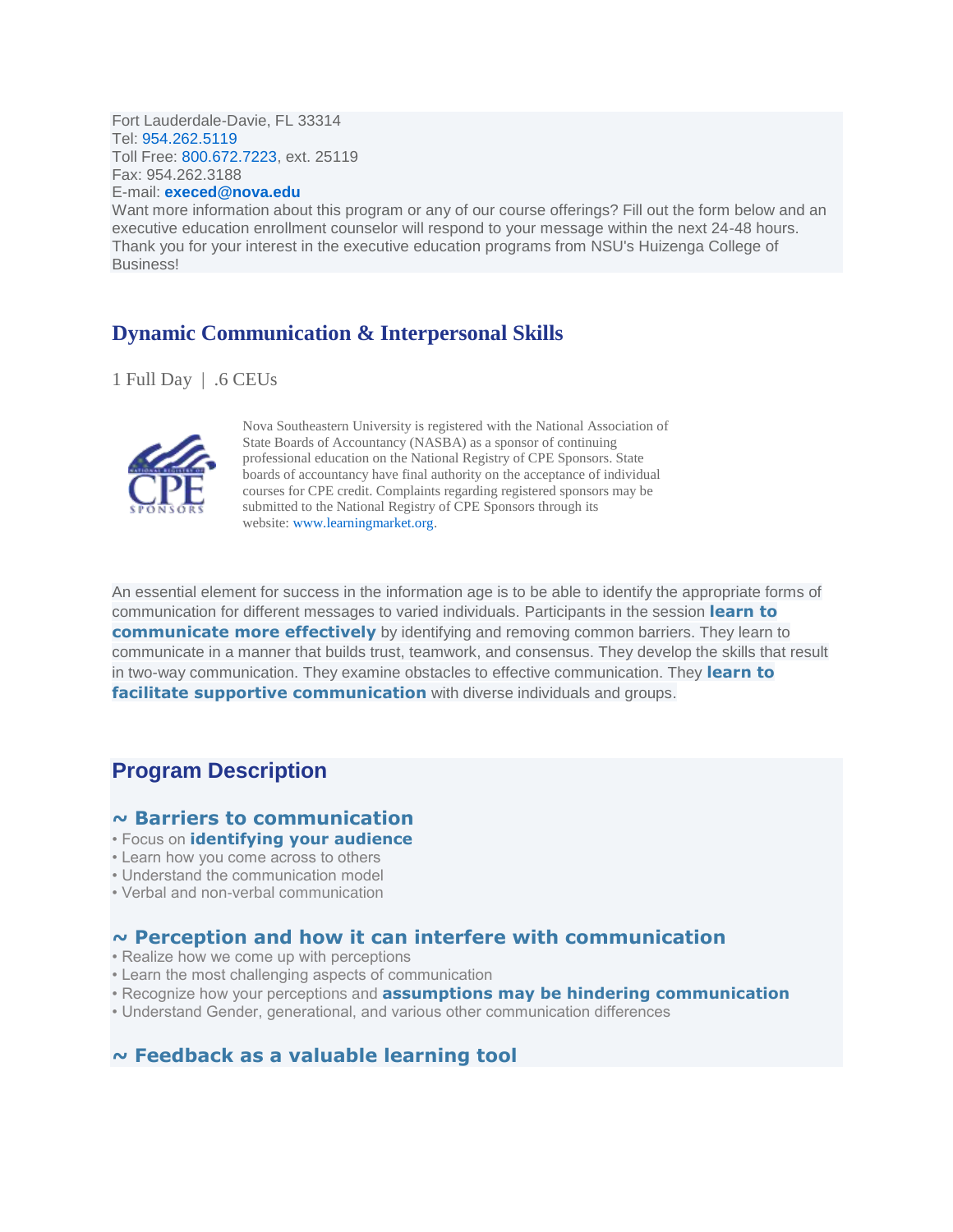- Learn the importance of anonymous evaluations
- Identify the secret of **asking effective questions**
- Discuss common feedback mistakes

#### **~ Becoming a better listener**

- Learn and practice techniques that will make you a better listener
- Understand the different **levels of listening**
- Learn the difference between distracting and attending behaviors

#### **~ Communication as an effective management tool**

- Discover the secrets of **converting conflict into collaboration**
- Eliminate resentment that results from poor communication
- Learn what you can say to resolve conflicts with superiors, peers, and workers
- Appreciate direct and indirect communication styles

#### **Learning Outcomes**

Upon completion of the session, participants will be able to address the following questions:

~ How can I **identify barriers to communication**?

- $\sim$  How do my perceptions and assumptions inhibit communication?
- $\sim$  How can I learn to be a better listener?
- ~ How can I use **communication as an effective tool** in the workplace?

#### **Audience**

This course is designed for executives, leaders, managers, supervisors, business owners, administrators, employees, and any persons wanting to be better communicators.

## **Delivery**

Any of the executive education programs offered by the Hudson Center of Entrepreneurship and Executive Education (HCEEE) can be delivered to your organization at your location Please [contact us](https://www.business.nova.edu/execed/professional-development/dynamic-communication.html#contact) for more information.

## **Program Fee**

Program fee varies based on the size of your group and includes tuition, instructional materials and lunch. Please [contact us](https://www.business.nova.edu/execed/professional-development/dynamic-communication.html#contact) for more information.

## **Comments from Past Participants**

*"The instructor was very knowledgeable and offered effective tools which I can apply to both professional and personal aspects of life."*

Yani Avila, Director of Social Compliance | **Perry Ellis International**

*"Good course. Very dynamic instructor."* Hortense DeCardenas, First Vice President | **City National Bank**

*"I appreciated the facilitator taking the first part of the class to understand our backgrounds and to address our questions, concerns."* Beverly Hernandez, Manager - Business Analyst | **LNR Property**

*"The instructor is engaging and thoroughly knowledgeable."* Gay Gagliardi, Marketing Director | **Tyco International**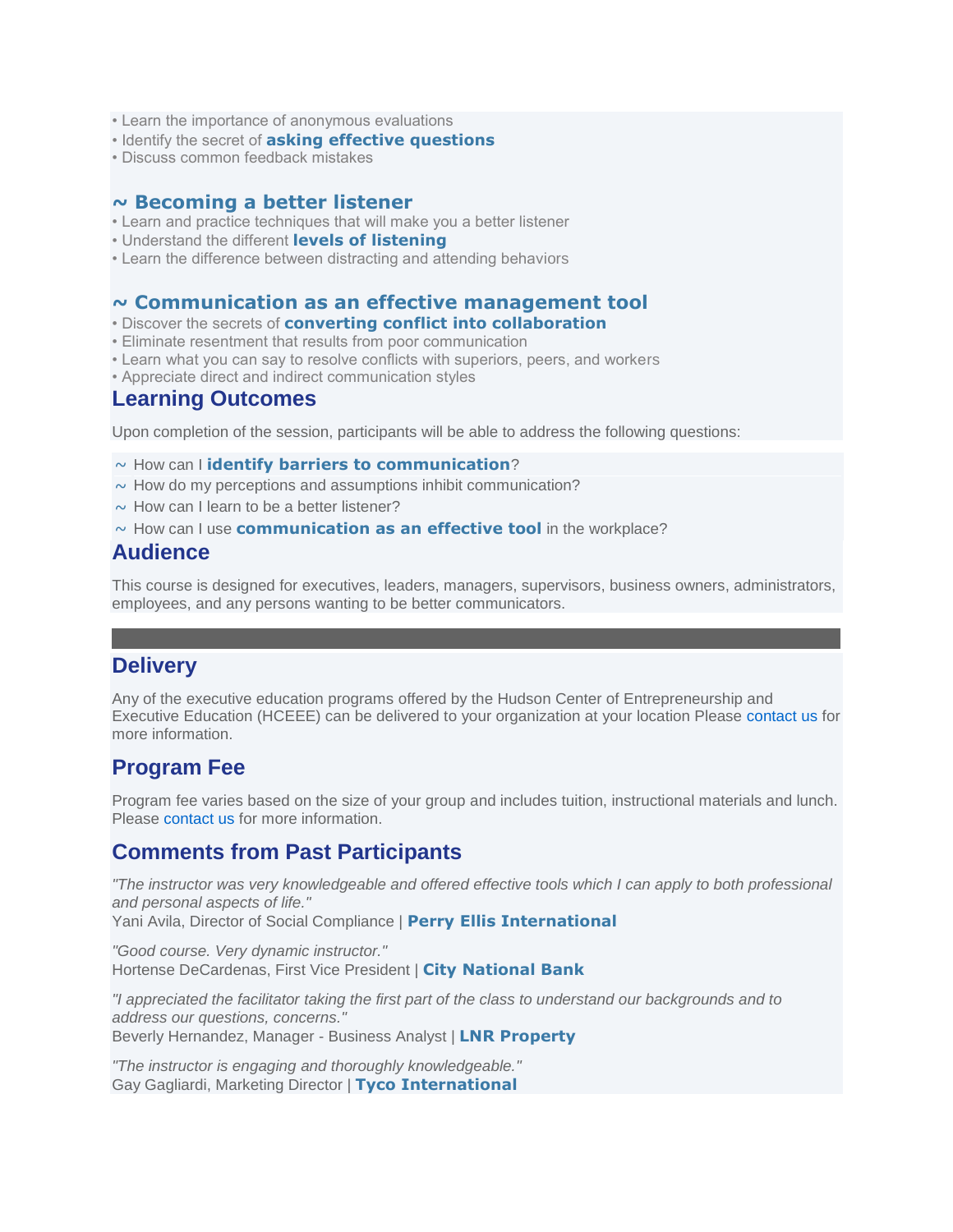*"Clear, practical, well prepared, good examples."* Salamon Levy, Marketing Director | **Discovery Networks**

*"Found the professor to be an excellent speaker and facilitator."* Beatriz Licor, Senior Executive Office Coordinator | **University of Miami Hospital**

*"The class was great; I'm sure it will be helpful for every area of my life, starting with my job."* Patricia Luciani, Logistics Coordinator | **Stryker**

*"I will recommend this course to others."* Herbert Neff, Controller | **Homestead Miami Speedway**

*"Excellent content and facilitation."* Shannon Santos, Training Director | **Coastal Construction**

*"Great program leader; kept the class motivated"* Wanda Ramos, Order Logistics Coordinator | **GEMS**

## **Course Customization**

Using core programs, we can customize the material to fit your corporate training needs. With our extensive resources and program facilitators, we will design a program that is **tailored to fit your specified objectives and requirements**.

## **Contact Information**

For additional program information, please contact us at:

Hudson Center of Entrepreneurship and Executive Education H. Wayne Huizenga College of Business and Entrepreneurship Nova Southeastern University 3301 College Avenue, Carl DeSantis Building, Suite 2088 Fort Lauderdale-Davie, FL 33314 Tel: [954.262.5119](tel:19542625137) Toll Free: [800.672.7223,](tel:18006727223) ext. 25119 Fax: 954.262.3188 E-mail: **[execed@nova.edu](mailto:execed@nova.edu)**

Want more information about this program or any of our course offerings? Fill out the form below and an executive education enrollment counselor will respond to your message within the next 24-48 hours. Thank you for your interest in the executive education programs from NSU's Huizenga College of Business!

## **Presentation Skills for Professionals**

1 Full Day | .7 CEUs



Nova Southeastern University is registered with the National Association of State Boards of Accountancy (NASBA) as a sponsor of continuing professional education on the National Registry of CPE Sponsors. State boards of accountancy have final authority on the acceptance of individual courses for CPE credit.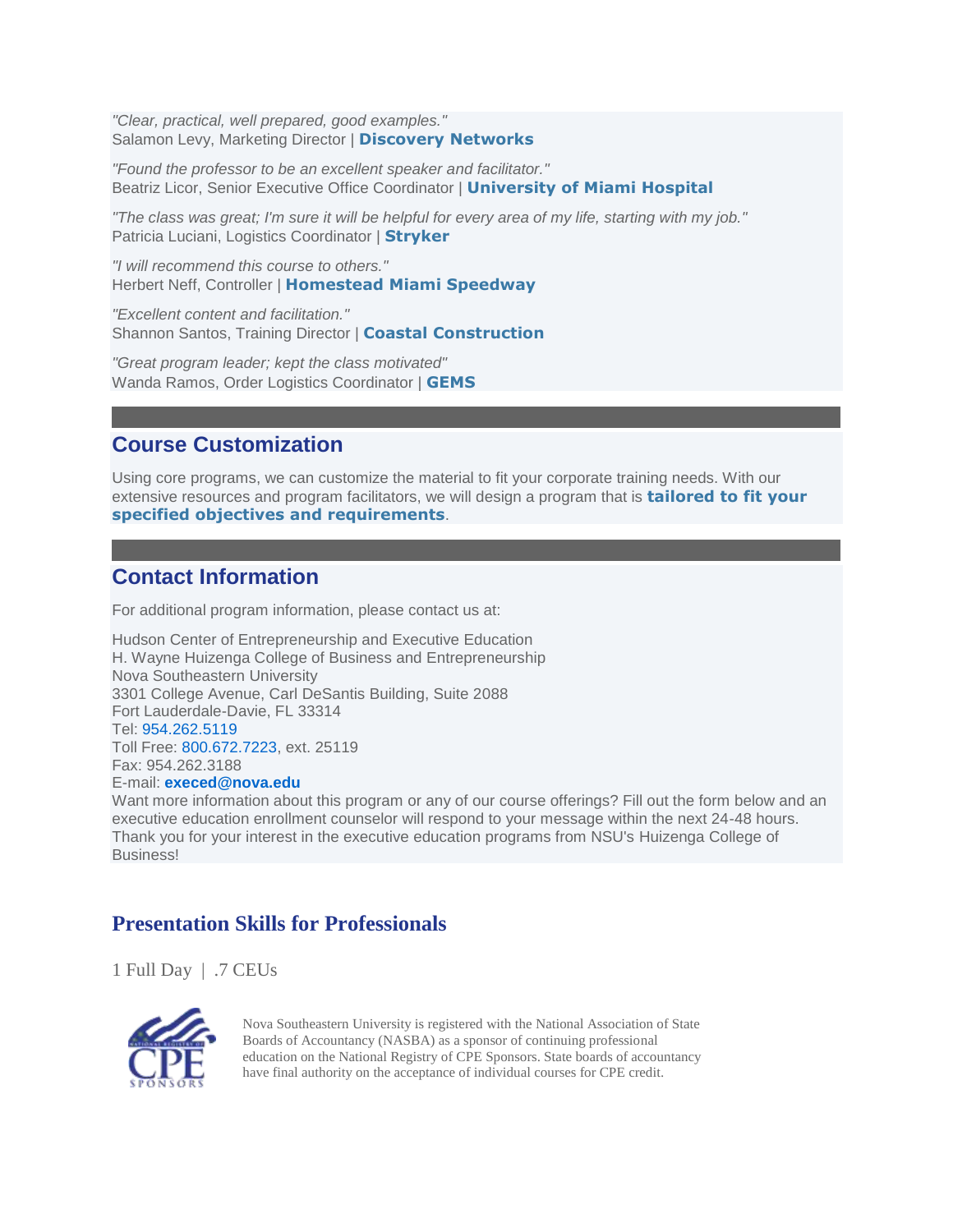One of the top requirements for professional advancement today is the ability to deliver a presentation in which one **connects with the audience and communicates clearly**, and demonstrates the ability to speak with confidence and power. The Presentations Skills course will assist professionals in improving their oral presentation skills, empowering them to speak more effectively when running staff meetings or presenting to internal or external clients.

## **Program Description**

#### **Master speech apprehension and develop greater confidence**

- $\sim$  Speak before any group with passion, power, and confidence
- $\sim$  Use the voice effectively as an "instrument of influence"
- $\sim$  Develop dynamic openings and closings to "wow" your audience
- $\sim$  Create a clear, concise, and convincing message
- $\sim$  Achieve the desired results by connecting with the audience

Program participants will leave the course with a specific action plan and videotape of their individual presentation, along with an evaluation that will significantly improve their presentation skills and increase their value to their respective organizations.

**\* Please note the size of this class is restricted in order to allow for individual attention.**

## **Learning Outcomes**

- $\sim$  Master speech apprehension and develop greater confidence
- $\sim$  Apply the techniques of highly successful speakers
- $\sim$  Speak before any group with passion, power, and confidence
- $\sim$  Become an expert in planning, preparing, and delivering a presentation
- $\sim$  Use the voice effectively as an "instrument of influence"
- $\sim$  Avoid the use of crutch words, such as "um" and "er"
- $\sim$  Achieve the desired results by engaging the audience's attention

**Once you complete this course, register for [Part II: Advanced Presentation Skills.](https://www.business.nova.edu/execed-wip/professional-development/advanced-presentation-skills.html)**

## **Audience**

This course is designed for professionals of all levels interested in acquiring or improving their presentation skills and receiving feedback on their performance.

## **Delivery**

Any of the executive education programs offered by the Hudson Center of Entrepreneurship and Executive Education (HCEEE) can be delivered to your organization at your location Please [contact us](https://www.business.nova.edu/execed/professional-development/presentation-skills.html#contact) for more information.

## **Program Fee**

Program fee varies based on the size of your group and includes tuition, instructional materials, lunch and a video of participants' presentations. Please [contact us](https://www.business.nova.edu/execed/professional-development/presentation-skills.html#contact) for more information.